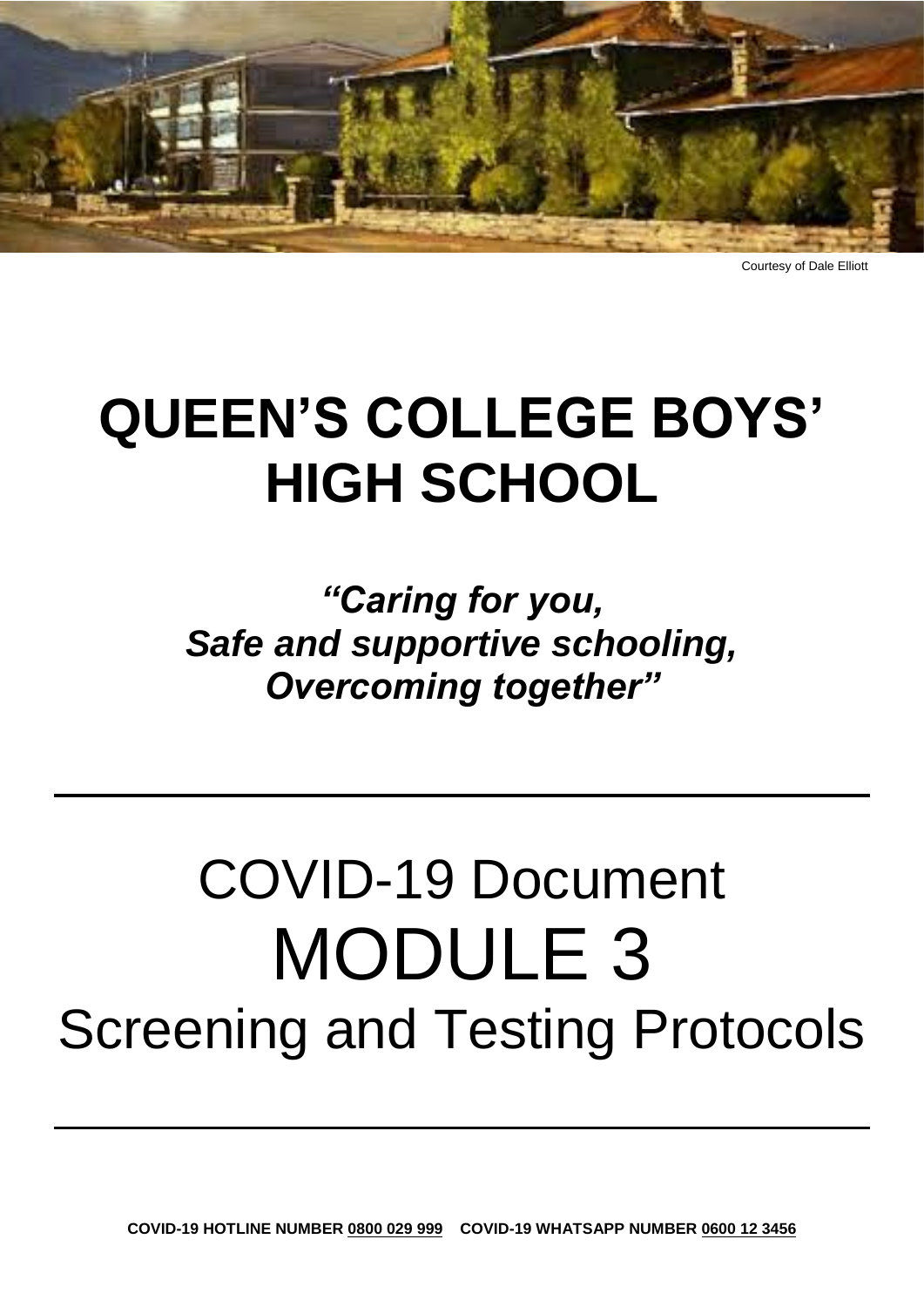

### **SELF-MONITORING**

#### **HEALTH CHECKS**

Conduct health checks every morning and every night, or any time you feel like you might have a fever:

- *Take your* temperature *with a thermometer and/or that of family members who are being monitored and cannot do so for themselves. You should do this at least twice a day.*
- *Watch for other symptoms such as fever, respiratory illness (cough, sore throat, runny nose, shortness of breath), mild flu-like illness (fatigue, chills, muscle aches) and/or loss of taste or smell.*
- *Write your temperature and systems in the log.*
- *Protect others!*
- *Stay home from work.*
- *Do not take public transportation, taxis or ride-shares (lift clubs).*
- *Do not have any visitors to your house during this time.*
- *Keep your distance from others (about 2 metres).*
- *If you need to seek medical care, call ahead to the hotline and tell them that you present symptoms related to* COVID-19 *and follow instructions as given to you.*
- *You are reminded to take all the necessary precautions during this time to protect yourself and your family.*
- *Hand washing protocols*
- *Mask protocols*
- *Sanitising protocols*
- *Notify the school immediately of your concern and potential exposure to the virus.*

#### **SELF-ISOLATION**

Self-isolation is a way to keep yourself from possibly infecting others if you think you might be infected. It involves limiting contact with public places, relatives, friends, colleagues and public transport.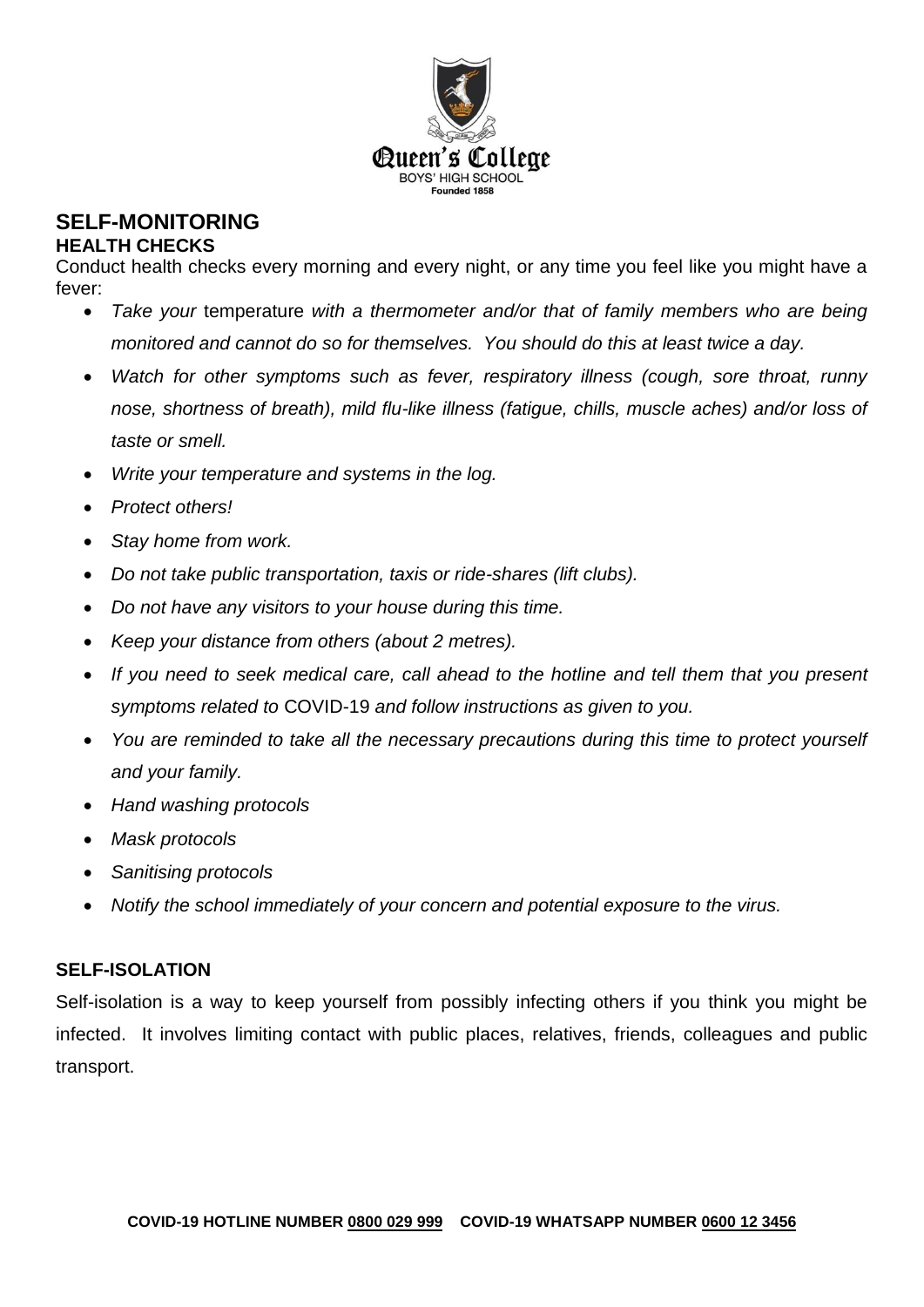

#### **SELF-QUARANTINE**

To refrain from any contact with other individuals for a period of time (14 days) during the outbreak of a contagious disease usually by remaining in one's home and limiting contact with family members.

#### **SCREENING PROTOCOLS**

#### What is screening?

*Screening is a way for health workers to find out if you may have* COVID-19 *or not.*

*The health worker will ask you questions and scan your forehead to take your temperature.* 

What questions will the health worker ask me?

- *Have you travelled to a high risk area in the last 14 days?*
- *Have you had contact with anyone with confirmed* COVID-19 *in the last 14 days?*
- *Do you have symptoms such as fever, cough and difficulty in breathing?*

#### **YOU MUST BE HONEST WHEN YOU ANSWER THE QUESTIONS TO MAKE SURE YOU GET THE RIGHT HELP.**

What happens if I have symptoms during the screening?

*If the health worker thinks that you may have* COVID-19 *they will refer you to a health facility to be tested.* 

#### **TESTING PROTOCOLS**

- The exact testing process may differ in different provinces and between the private and public sectors. In general, you need to first contact your health care provider / Covid-19 Hotline.
- This may be your GP or your local clinic / hospital. You should phone ahead to your health care provider, if possible, and find out what the exact process is for you to be tested.
- If you cannot get hold of your health care provider, you can try to call your nearest testing laboratory for information.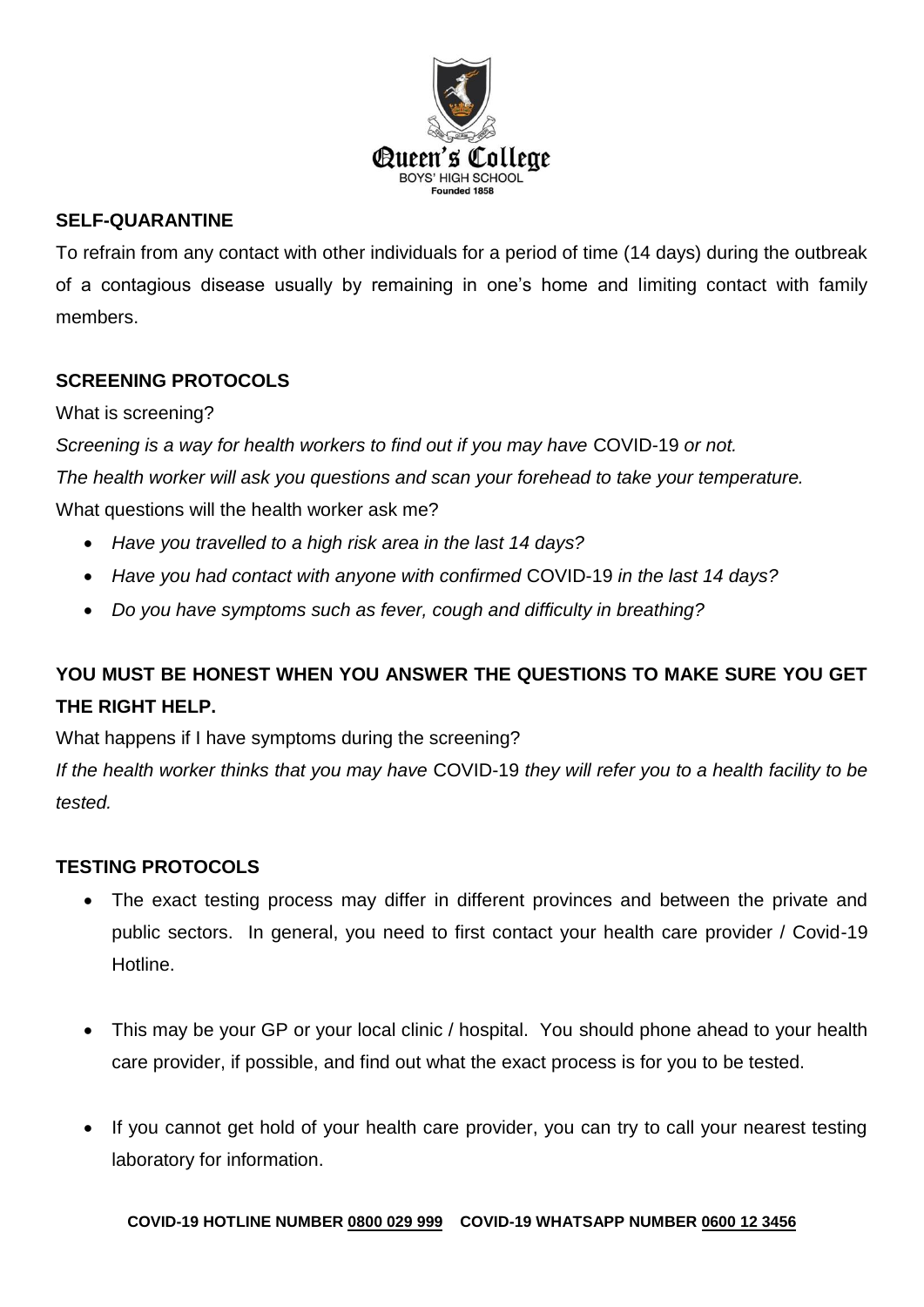

- If you have internet access, you can look for specific information on these testing laboratory websites.
- If you do not need emergency medical care, you should not visit a hospital emergency unit for testing. Some hospitals or GPs may refer you to an off-site testing facility.
- The NHLS and some private laboratories offer testing at mobile facilities. You will need to pay for tests done at private laboratories.

#### **CONTACT TRACING**

- Contact tracing, when combined with physical distancing, has proven to be a powerful asset in controlling the spread of COVID-19.
- It is not a new method in combating disease. Contact tracing has been a pillar of communicable disease control in public health for decades.
- The eradication of smallpox, for example, was achieved not by universal immunisation, but by exhaustive contact tracing to find all infected persons, followed by isolation of infected individuals and immunisation of the surrounding community and contacts at risk of contracting smallpox.
- Contact tracing is defined as tracing and locating anyone who has been in contact with a COVID-19 positive person.
- These people may not necessarily know that they have been exposed to COVID-19.
- They therefore continue with their normal lives and could potentially unknowingly infect others.